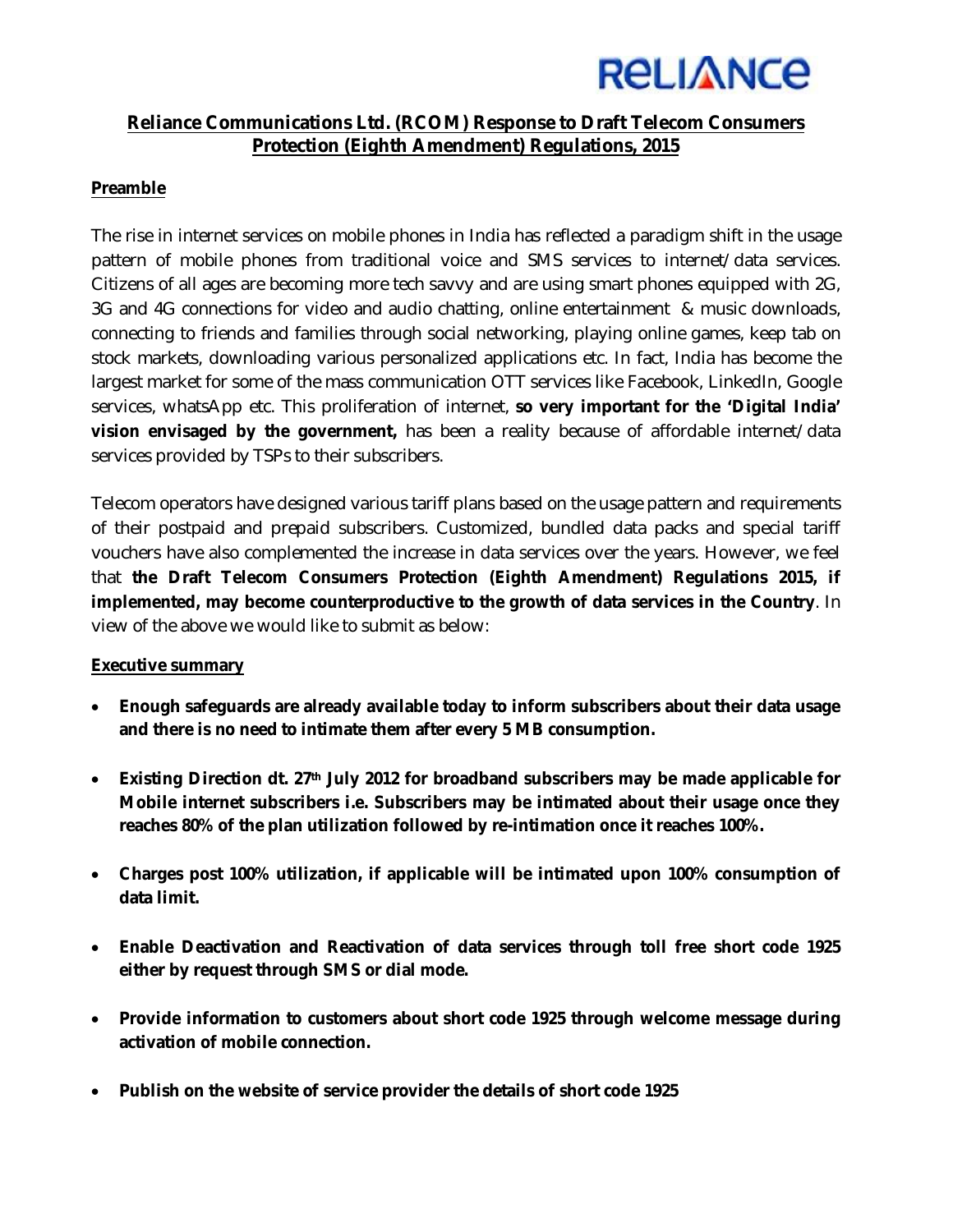

**Intimate to subscribers about such short code 1925 every 6 months.**

### **Our point wise comments on the TRAI in its draft recommendations are submitted below**:

**1. Information to consumer (through SMS or USSD) who have subscribed to data connections other than through data packs relating to usage of data and the tariff thereof after every 5000 kilobytes of data usage.**

### **RCOM Response:**

As per the TRAI Regulation on Consumer Protection dated 6<sup>th</sup> January 2012 operators are already providing the usage information after every data session, to all of its pre-paid subscribers based on their usage. This gives choice to the customer to decide the usage of voice and data services at his discretion. We believe that the said Regulation provides enough safeguards and are adequate to address the usage & charging related concerns of the subscribers. We would also like to inform TRAI that there are technical challenges involved in providing the cumulative data that is being used by the prepaid subscriber during their validity period.

#### **Our Recommendations:**

**Enough safeguards are already available today to inform subscribers about their data usage and there is no need to intimate them after every 5 MB data consumption.**

**2. Information to consumers (through SMS or USSD) who have subscribed to data connections through data packs or through tariff plan with discounted tariff upto certain limit whenever the limit of data usage reaches 50%, 90% (along with applicable tariff beyond the data limit) and 100%.**

#### **RCOM Response:**

In order to cater to the variety of customer requirements, operators are offering various types of data packs and plans in the market. These packs are designed based on data consumptions and usage pattern of the subscribers. The consumers who are subscribing to such data packs are well informed and are aware of the applicable tariffs.

Further, TRAI's vide its direction dated 27<sup>th</sup> July 2012 has mandated all internet service providers including TSPs to intimate the broadband subscribers on utilization of 80% of their enrolled data limit along with the applicable tariff (in case of any changes) post consumption of 100% of the data limits, which is complied by all the service providers.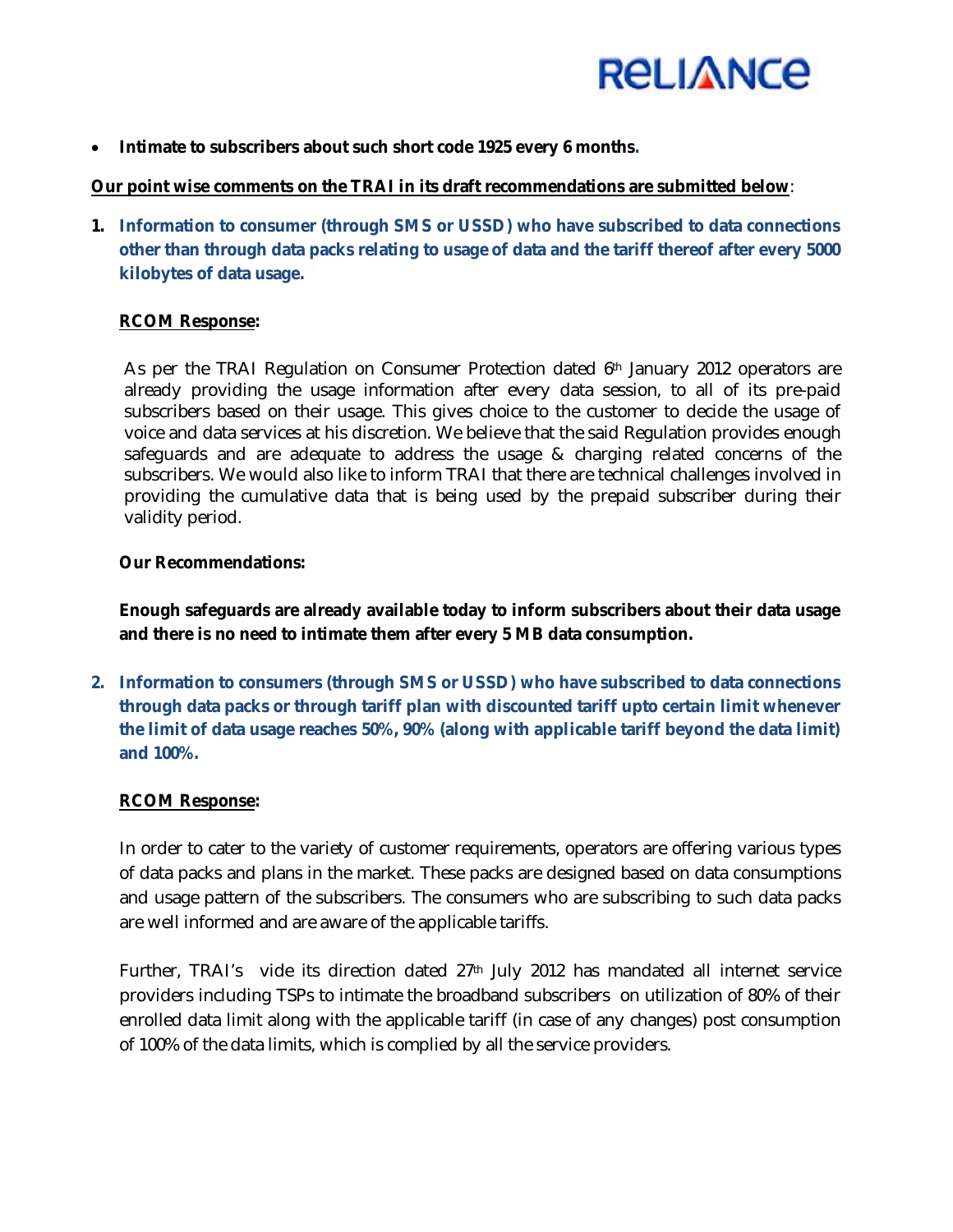

It is requested that instead of creating new set of regulation for mobile data users, TRAI may replicate the said Direction across all the mobile internet data subscribers. This shall allow the subscribers to make an appropriate usage of their mobile data plans based on their budgets.

#### **Our Recommendations:**

- **Existing Direction dt. 27th July 2012 for broadband subscribers may be made applicable for mobile internet subscribers i.e. Subscribers may be intimated about their usage once they reaches 80% of the plan utilization followed by re-intimation once it reaches 100%.**
- **Charges post 100% utilization, if applicable, will be intimated upon 100% consumption of data limit.**
- **3. Activation or Deactivation of data services through toll free short code 1925 and provide intimation to subscribers about such short codes every 6 months.**

#### **RCOM Response:**

Today, mobile internet data, in addition to voice and SMS service is one of the basic expectations/requirement of a customer who wishes to avail mobile connection. TSPs licence also defines data as bearer service, which is being offered along with Voice and SMS services.

With the proliferation of high speed 3G and 4G services and affordability of smart phones, internet on mobile phone has become a basic necessity, which a subscriber expects to avail as soon as his / her mobile number gets activated.

In fact, by enabling the data services to mobile customers, the TSPs are working together with the Government of India mission/vision in increasing internet and broadband penetration to all the users. This also supports the Govt. in achieving three core components of '*Digital India*' Initiative viz. Creation of Digital Infrastructure, Digital delivery of Services & providing Digital Literacy.

## **In view of the above, we believe that any restriction on activation of internet data over mobile phone shall hamper the growth of internet in the country.**

Considering the subscribers' interest, RCOM has already implemented the services for Deactivation and Reactivation of data services for mobile subscribers through SMS on 1925 and is also in process of enabling the same through voice dialing.